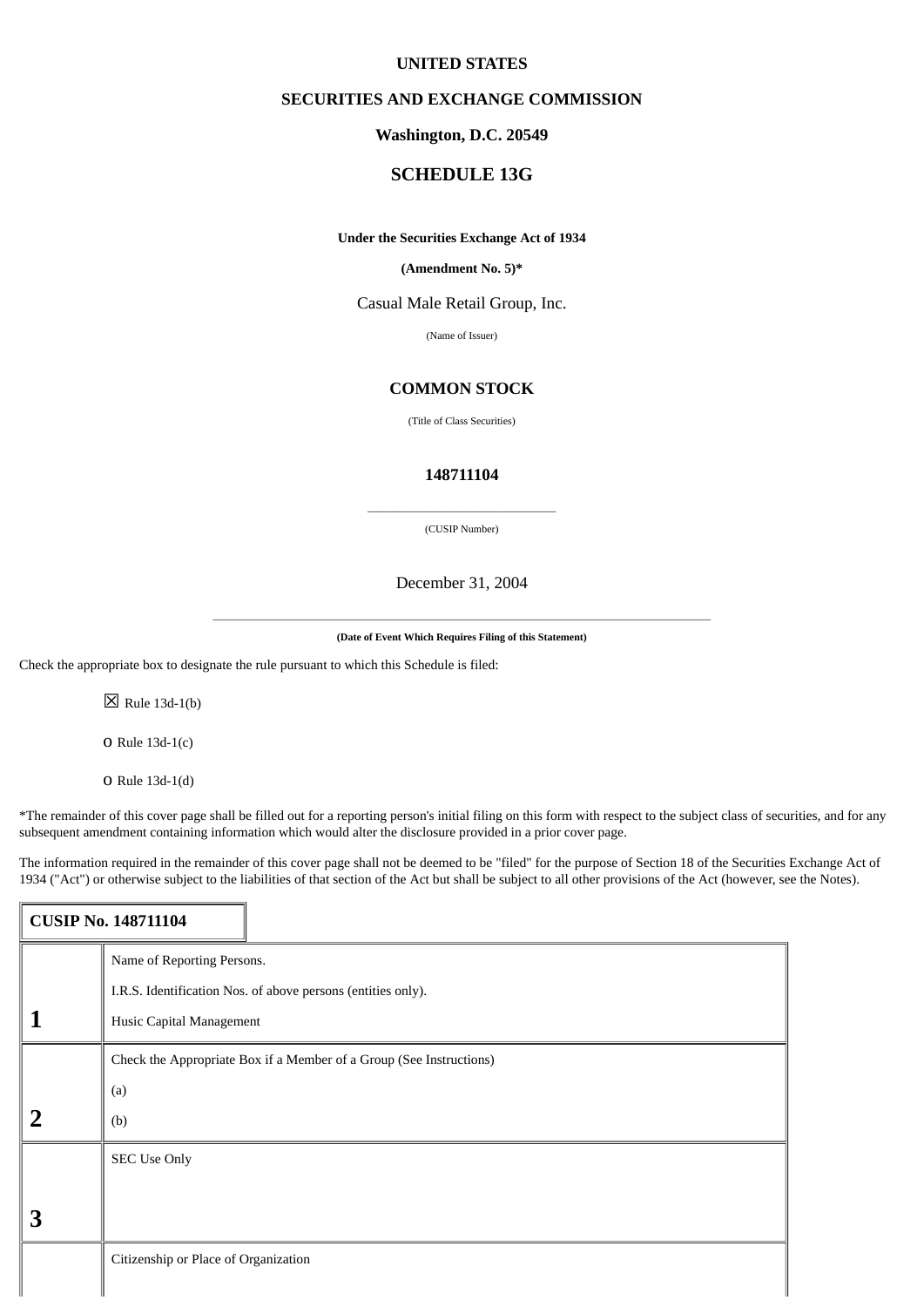| 4                                                                          |                                                                                     | California |                                                                     |  |  |  |  |
|----------------------------------------------------------------------------|-------------------------------------------------------------------------------------|------------|---------------------------------------------------------------------|--|--|--|--|
|                                                                            |                                                                                     | 5          | Sole Voting Power<br>271,775                                        |  |  |  |  |
|                                                                            |                                                                                     | 6          | <b>Shared Voting Power</b>                                          |  |  |  |  |
| number of shares<br>beneficially owned by<br>each reporting person<br>with |                                                                                     | 7          | 0<br>Sole Dispositive Power                                         |  |  |  |  |
|                                                                            |                                                                                     |            | 271,775                                                             |  |  |  |  |
|                                                                            |                                                                                     | 8          | <b>Shared Dispositive Power</b><br>0                                |  |  |  |  |
| 9                                                                          |                                                                                     |            | Aggregate Amount Beneficially Owned by Each Reporting Person        |  |  |  |  |
|                                                                            | 271,775                                                                             |            |                                                                     |  |  |  |  |
| 10                                                                         | Check if the Aggregate Amount in Row (9) Excludes Certain Shares (See Instructions) |            |                                                                     |  |  |  |  |
| 11                                                                         | Percent of Class Represented by Amount in Row (9)                                   |            |                                                                     |  |  |  |  |
|                                                                            | 0.79%                                                                               |            |                                                                     |  |  |  |  |
| 12                                                                         | Type of Reporting Person (See Instructions)                                         |            |                                                                     |  |  |  |  |
|                                                                            | PN, IA                                                                              |            |                                                                     |  |  |  |  |
| <b>CUSIP No. 148711104</b>                                                 |                                                                                     |            |                                                                     |  |  |  |  |
|                                                                            | Name of Reporting Persons.                                                          |            |                                                                     |  |  |  |  |
|                                                                            | I.R.S. Identification Nos. of above persons (entities only).                        |            |                                                                     |  |  |  |  |
| 1                                                                          | Frank J. Husic & Co.                                                                |            |                                                                     |  |  |  |  |
|                                                                            |                                                                                     |            | Check the Appropriate Box if a Member of a Group (See Instructions) |  |  |  |  |
|                                                                            | (a)                                                                                 |            |                                                                     |  |  |  |  |
| $\overline{2}$                                                             | (b)                                                                                 |            |                                                                     |  |  |  |  |
|                                                                            | SEC Use Only                                                                        |            |                                                                     |  |  |  |  |
| 3                                                                          |                                                                                     |            |                                                                     |  |  |  |  |
|                                                                            |                                                                                     |            | Citizenship or Place of Organization                                |  |  |  |  |
| <b>California</b>                                                          |                                                                                     |            |                                                                     |  |  |  |  |
| 4                                                                          |                                                                                     |            |                                                                     |  |  |  |  |
|                                                                            |                                                                                     |            | Sole Voting Power                                                   |  |  |  |  |
|                                                                            |                                                                                     |            | 271,775                                                             |  |  |  |  |
|                                                                            |                                                                                     | 5          |                                                                     |  |  |  |  |
|                                                                            |                                                                                     | 6          | <b>Shared Voting Power</b>                                          |  |  |  |  |
|                                                                            |                                                                                     |            | 0                                                                   |  |  |  |  |
| 7<br>number of shares                                                      |                                                                                     |            | Sole Dispositive Power                                              |  |  |  |  |
|                                                                            | beneficially owned by                                                               |            | 271,775                                                             |  |  |  |  |
|                                                                            |                                                                                     |            | Chanad Dianasitiva Davann                                           |  |  |  |  |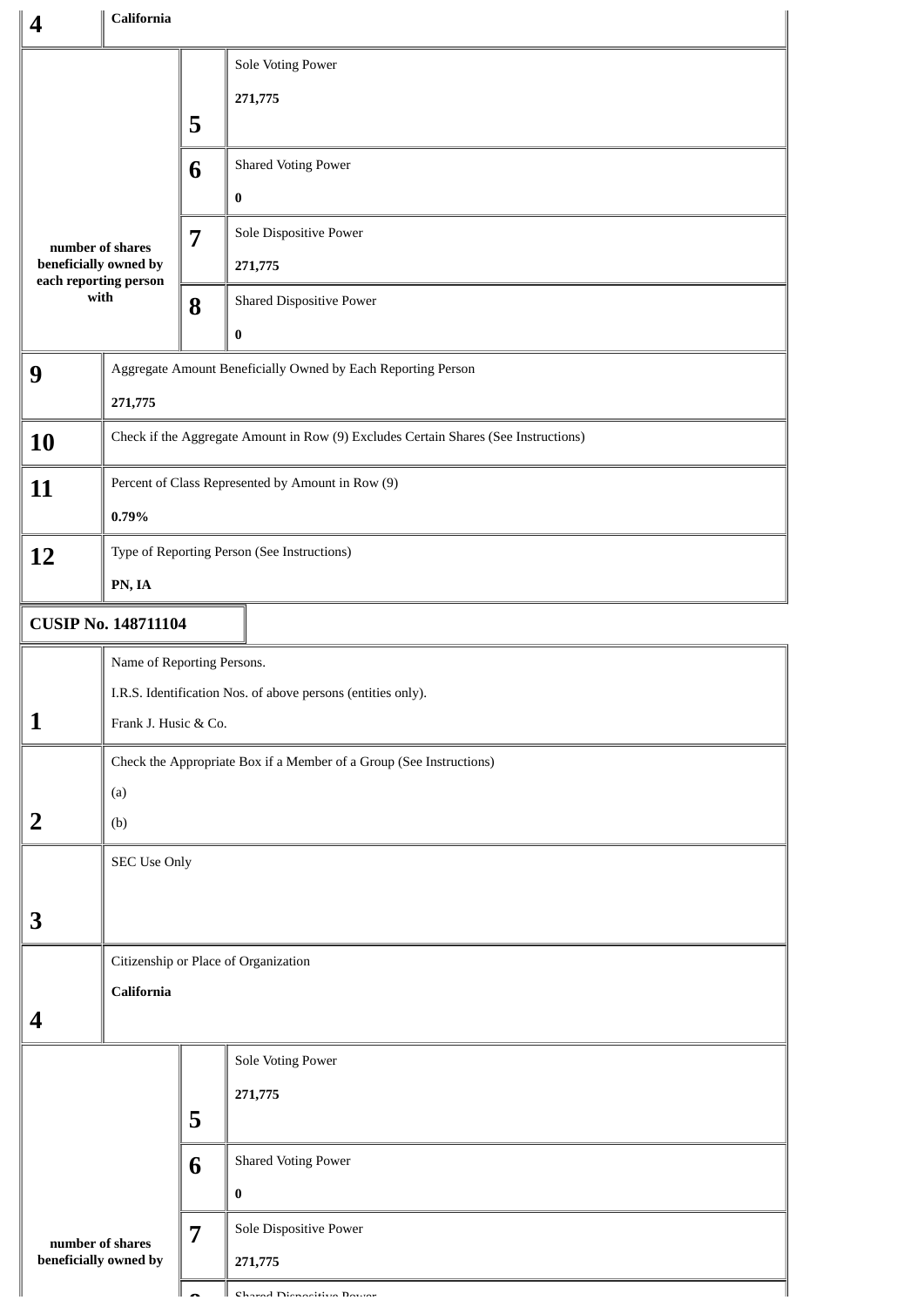| each reporting person                          |                                                                                     | ზ                                                                                   | onarea Dispositive Fower        |  |  |  |  |
|------------------------------------------------|-------------------------------------------------------------------------------------|-------------------------------------------------------------------------------------|---------------------------------|--|--|--|--|
| with                                           |                                                                                     |                                                                                     | $\bf{0}$                        |  |  |  |  |
|                                                |                                                                                     |                                                                                     |                                 |  |  |  |  |
| 9                                              | Aggregate Amount Beneficially Owned by Each Reporting Person                        |                                                                                     |                                 |  |  |  |  |
|                                                | 271,775                                                                             |                                                                                     |                                 |  |  |  |  |
| 10                                             |                                                                                     | Check if the Aggregate Amount in Row (9) Excludes Certain Shares (See Instructions) |                                 |  |  |  |  |
| 11                                             | Percent of Class Represented by Amount in Row (9)                                   |                                                                                     |                                 |  |  |  |  |
|                                                | 0.79%                                                                               |                                                                                     |                                 |  |  |  |  |
| 12                                             | Type of Reporting Person (See Instructions)                                         |                                                                                     |                                 |  |  |  |  |
|                                                | CO, HC                                                                              |                                                                                     |                                 |  |  |  |  |
| <b>CUSIP No. 148711104</b>                     |                                                                                     |                                                                                     |                                 |  |  |  |  |
|                                                | Name of Reporting Persons.                                                          |                                                                                     |                                 |  |  |  |  |
|                                                | I.R.S. Identification Nos. of above persons (entities only).                        |                                                                                     |                                 |  |  |  |  |
| 1                                              | Frank J. Husic                                                                      |                                                                                     |                                 |  |  |  |  |
|                                                |                                                                                     | Check the Appropriate Box if a Member of a Group (See Instructions)                 |                                 |  |  |  |  |
|                                                | (a)                                                                                 |                                                                                     |                                 |  |  |  |  |
| 2                                              | (b)                                                                                 |                                                                                     |                                 |  |  |  |  |
|                                                | <b>SEC Use Only</b>                                                                 |                                                                                     |                                 |  |  |  |  |
|                                                |                                                                                     |                                                                                     |                                 |  |  |  |  |
| 3                                              |                                                                                     |                                                                                     |                                 |  |  |  |  |
|                                                | Citizenship or Place of Organization                                                |                                                                                     |                                 |  |  |  |  |
|                                                | <b>United States</b>                                                                |                                                                                     |                                 |  |  |  |  |
| 4                                              |                                                                                     |                                                                                     |                                 |  |  |  |  |
|                                                |                                                                                     |                                                                                     | Sole Voting Power               |  |  |  |  |
|                                                |                                                                                     |                                                                                     | 271,775                         |  |  |  |  |
|                                                |                                                                                     | 5                                                                                   |                                 |  |  |  |  |
|                                                |                                                                                     | 6                                                                                   | <b>Shared Voting Power</b>      |  |  |  |  |
|                                                |                                                                                     |                                                                                     | $\bf{0}$                        |  |  |  |  |
| number of shares                               |                                                                                     | $\overline{7}$                                                                      | Sole Dispositive Power          |  |  |  |  |
| beneficially owned by<br>each reporting person |                                                                                     |                                                                                     | 271,775                         |  |  |  |  |
| with                                           |                                                                                     | 8                                                                                   | <b>Shared Dispositive Power</b> |  |  |  |  |
|                                                |                                                                                     |                                                                                     | $\boldsymbol{0}$                |  |  |  |  |
| 9                                              | Aggregate Amount Beneficially Owned by Each Reporting Person                        |                                                                                     |                                 |  |  |  |  |
|                                                |                                                                                     |                                                                                     |                                 |  |  |  |  |
| 10                                             | Check if the Aggregate Amount in Row (9) Excludes Certain Shares (See Instructions) |                                                                                     |                                 |  |  |  |  |
| 11                                             | Percent of Class Represented by Amount in Row (9)                                   |                                                                                     |                                 |  |  |  |  |
|                                                | 0.79%                                                                               |                                                                                     |                                 |  |  |  |  |
|                                                | Type of Reporting Person (See Instructions)                                         |                                                                                     |                                 |  |  |  |  |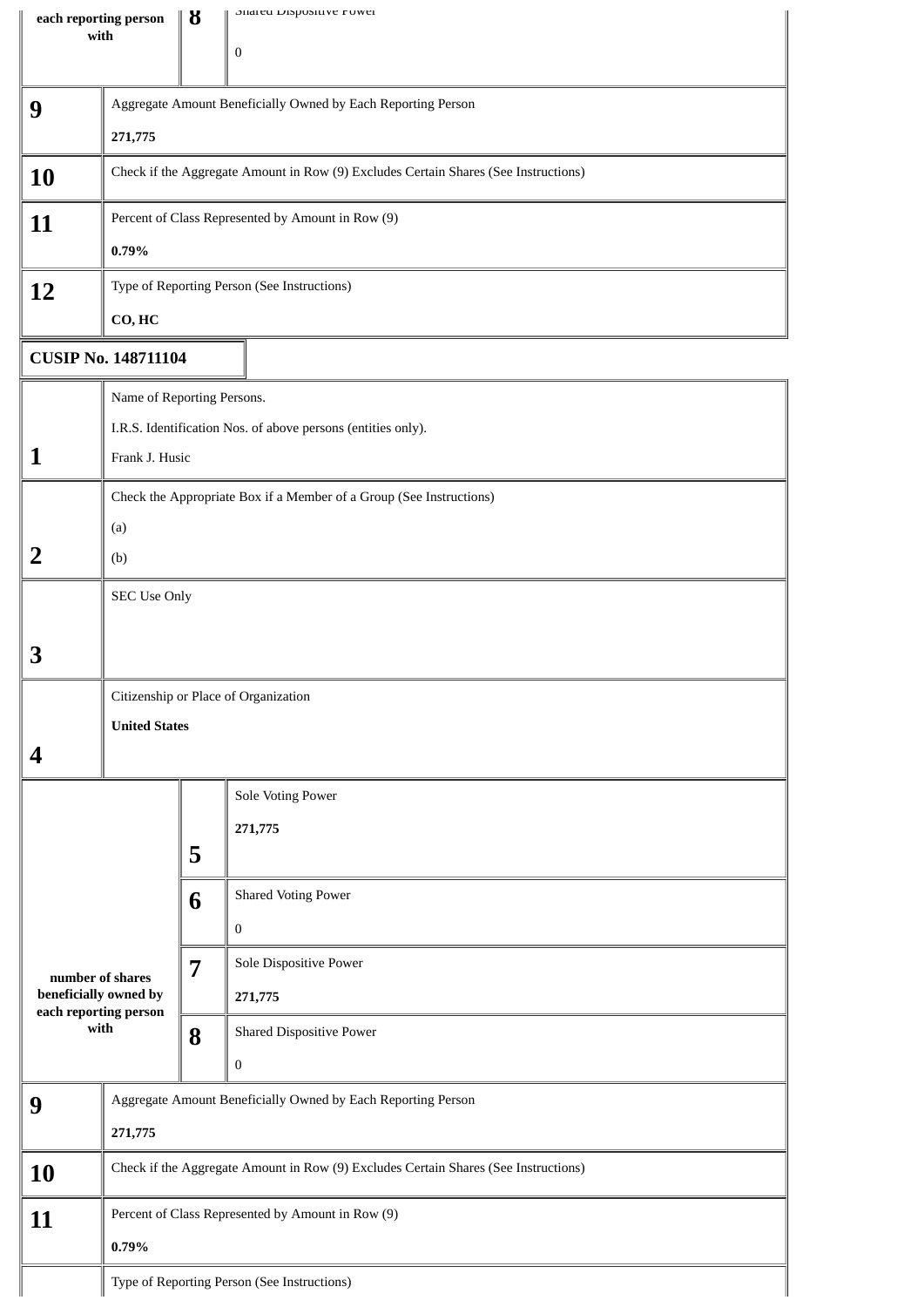a. Name of Issuer

Casual Male Retail Group, Inc.

b. Address of Issuer's Principal Executive Office

555 Turnpike Street

Canton, MA 02021

# **Item 2.**

a. Name of Person Filing

This statement is being filed by (i) Husic Capital Management, a California limited partnership and registered investment adviser ("IA"), (ii) Frank J. Husic and Co., a California corporation ("Corporate G.P.") and (iii) Frank J. Husic ("Shareholder") (collectively, the "Reporting Persons"). Corporate G.P. controls IA by virtue of its position as the sole general partner of IA. Shareholder controls IA by virtue of Shareholder's position as the sole shareholder of Corporate G.P.

IA's beneficial ownership of the Common Stock is direct as a result of IA's discretionary authority to buy, sell, and vote shares of such Common Stock for its investment advisory clients. Corporate G.P.'s beneficial ownership of Common Stock is indirect as a result of its control of IA. Shareholder's beneficial ownership of Common Stock is indirect as a result of Shareholder's stock ownership in Corporate G.P. The beneficial ownership of the Corporate G.P. and Shareholder is reported solely because Rules 13d-1(a) and (b) under the Securities Exchange Act of 1934, as amended, require any person who is "directly or indirectly" the beneficial owner of more than five percent of any equity security of a specified class to file a Schedule 13G within the specified time period. The answers in blocks 5, 7, 9 and 11 above and in responses to item 4 by Corporate G.P. and Shareholder are given on the basis of the "indirect" beneficial ownership referred to in such Rule, based on the direct beneficial ownership of Common Stock by IA and the relationship of Corporate G.P. and Shareholder to IA referred to above.

Information with respect to each Reporting Person is given solely by the respective Reporting Person, and no Reporting Person undertakes hereby any responsibility for the accuracy or completeness of such information concerning any other Reporting Person.

b. Address of Principal Business Office or, if none, Residence

IA's , Corporate G.P.'s and Shareholder's Principal Business Offices are located at:

555 California Street, Suite 2900

San Francisco, California 94104

c. Citizenship

IA is a California limited partnership

Corporate G.P. is a California corporation

Shareholder is a United States citizen

d. Title of Class of Securities

Common Stock

e. CUSIP Number

# **148711104**

# **Item 3 If this statement is filed pursuant to 240.13d(b) or 240.13d-2(b) or (c), check whether the person filing is a:**

- (a)  $\sigma$  Broker or dealer registered under section 15 of the Act (15 U.S.C. 780).
- (b)  $\alpha$  Bank as defined in section 3(a)(6) of the Act (15 U.S.C. 78c)
- (c)  $\alpha$  Insurance Company as defined in section 3(a)(19) of the Act (15 U.S.C. 78c).
- (d) o Investment company registered under section 8 of the Investment Company Act of 1940 (15 U.S.C. 80a-8).
- (e)  $\overline{X}$  An investment adviser in accordance with 240.13D-1(b)(1)(ii)(E);
- (f)  $\alpha$  An employee benefit plan or endowment fund in accordance with 240.13d-1(b)(1)  $(ii)(F);$
- $(g)$   $\nabla$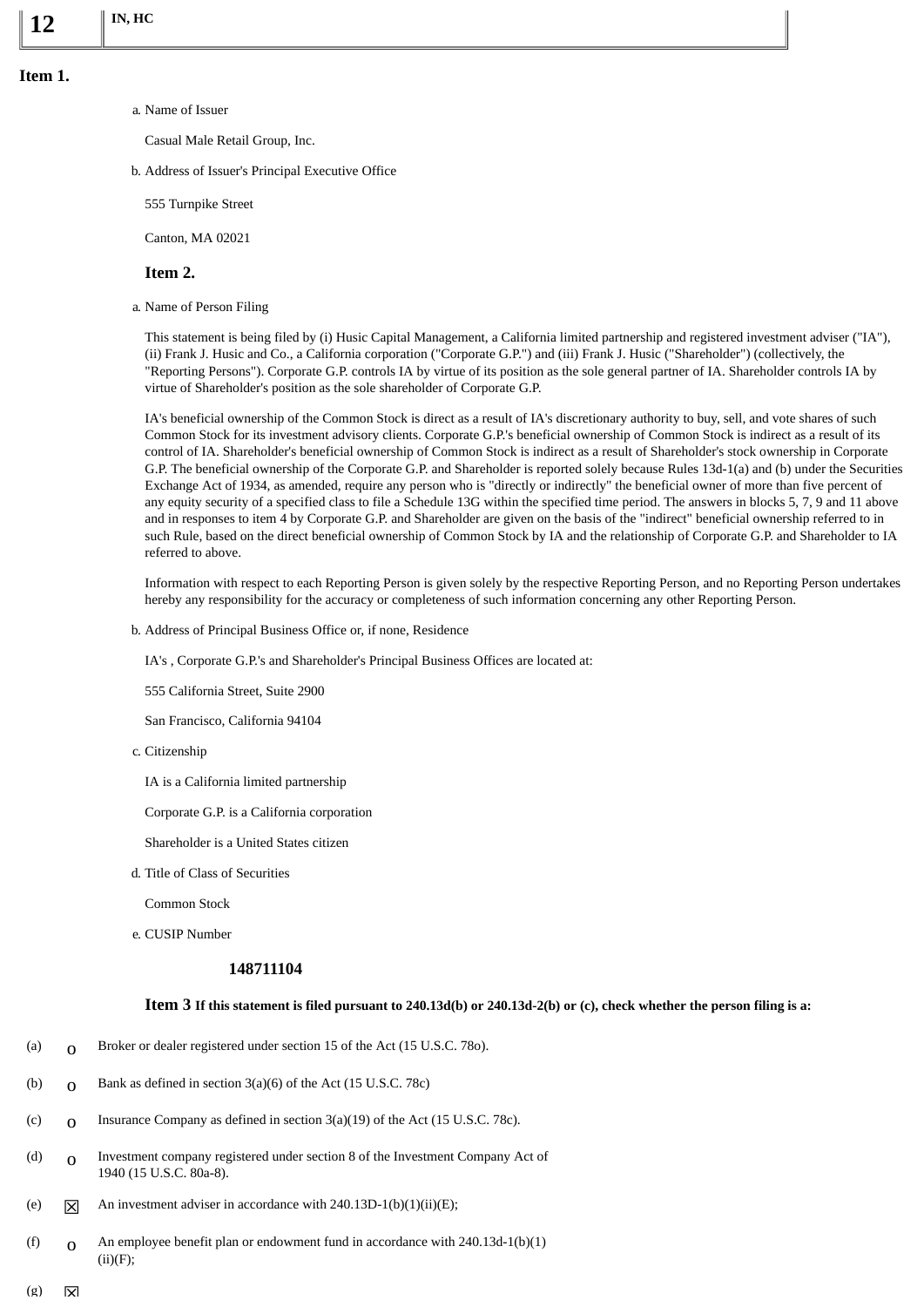- $\overline{a}$  A parent holding company or control person in accordance with 240.13d-1(b)(1)(ii) (G);
- (h)  $\alpha$  A savings associations as defined in Section 3(b) of the Federal Deposit Insurance Act (12 U.S.C. 1813)
- (i)  $\sigma$  A church plan that is excluded from the definition of an investment company under section 3(c)(114) of the Investment Company Act of 1940 (15 U.S.C. 80a-3);
- (j)  $\qquad \qquad$  Group, in accordance with 240.13d-1(b)(1)(ii)(J).

### **Item 4. Ownership**

Common Stock:

- (a) Amount Beneficially Owned: 271,775
- (b) Percent of Class: 0.79%
- (c) Number of shares as to which the joint filers have:
- (i) sole power to vote or to direct the vote:  $271,775$
- (ii) shared power to vote of to direct the vote:  $\underline{0}$
- (iii) sole power to dispose or to direct the disposition of: 271,775

(iv) shared power to dispose of or to direct the disposition of:  $\underline{0}$ 

### **Item 5. Ownership of Five Percent or Less of a Class**

If this statement is being filed to report the fact that as of the date hereof the reporting person has ceased to be the beneficial owner of more than five percent of the class of securities, check the following x

### **Item 6. Ownership of More than Five Percent on Behalf of Another Person**

IA, a registered investment adviser, Corporate G.P., IA's sole general partner, and Shareholder, the sole shareholder of Corporate G.P., have the right or the power to direct the receipt of dividends from Common Stock, and to direct the receipt of proceeds from the sale of Common Stock to IA's investment advisory clients. No single investment advisory client of IA owns more than 5% of the Common Stock.

# **Item 7. Identification and Classification of the Subsidiary Which Acquired the Security Being Reported on By the Parent Holding Company**

Corporate G.P. and Shareholder are the equivalent of parent holding companies for purposes of the Schedule 13G. IA is the equivalent of Corporate G.P.'s direct subsidiary and Shareholder's indirect subsidiary, and IA acquired the security being reported on by Corporate G.P. and Shareholder. IA is a registered investment adviser. See Exhibit B.

#### **Item 8 Identification and Classification of Members of the Group**

Not applicable.

#### **Item 9 Notice of Dissolution of Group**

Not applicable.

#### **Item 10. Certification**

(a) The following certification shall be included if the statement is filed pursuant to

240.13d-l (c):

By signing below I certify that, to the best of my knowledge and belief, the securities referred to above were not acquired and are not held for the purpose of or with the effect of changing or influencing the control of the issuer of the securities and were not acquired and are not held in connection with or as a participant in any transaction having that purpose or effect.

# **SIGNATURE**

After reasonable inquiry and to the best of my knowledge and belief, I certify that the information set forth in this statement is true, complete and correct.

Date: January 20, 2005

# **HUSIC CAPITAL MANAGEMENT**

By: Frank J. Husic & Co.

Its: General Partner

By: /s/ Lesley Jones